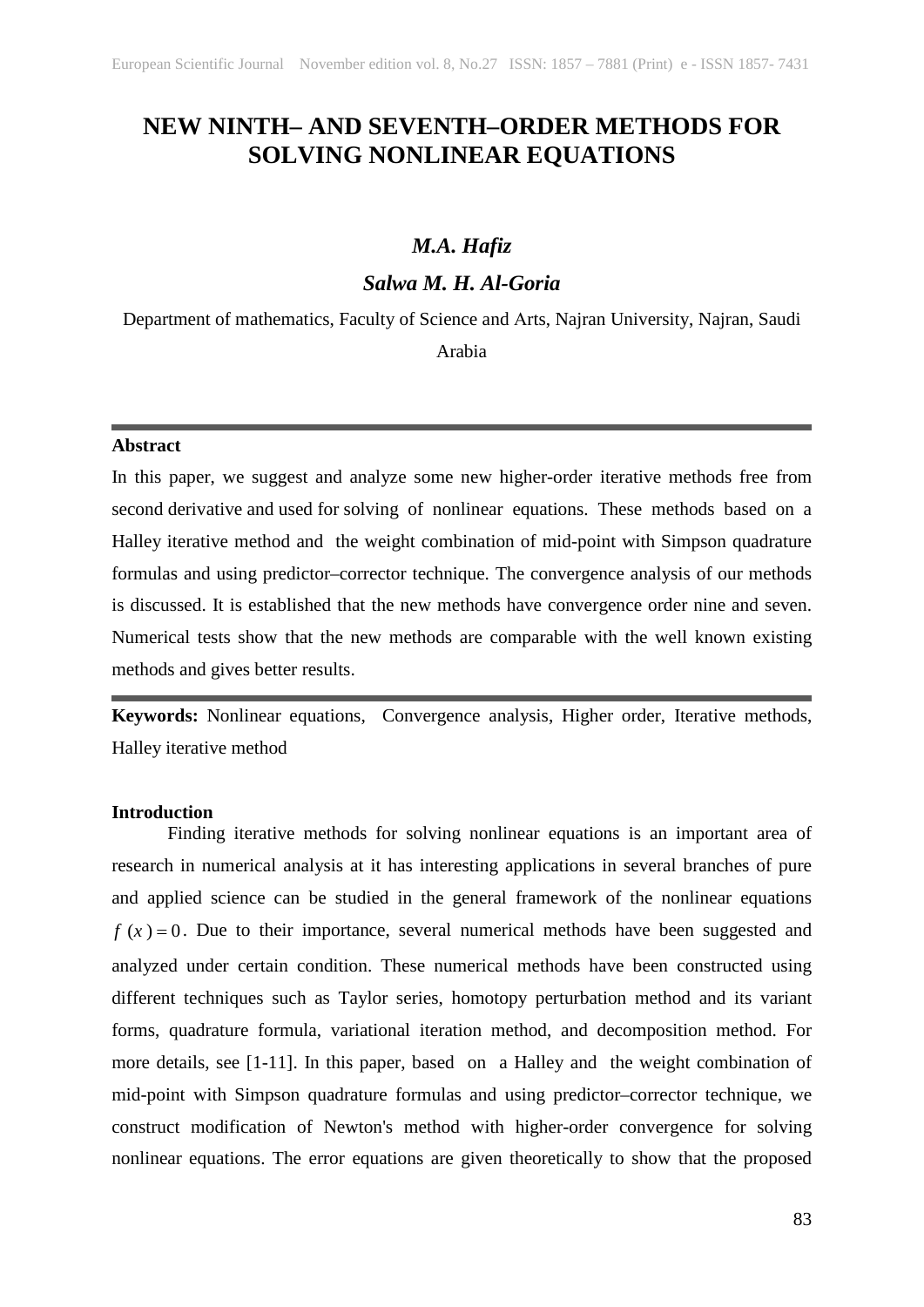techniques have ninth - and seventh -order convergence. Commonly in the literature the efficiency of an iterative method is measured by the *efficiency index* defined as  $I \approx p^{1/d}$  [12], where *p* is the order of convergence and *d* is the total number of functional evaluations per step. Therefore these methods have efficiency index  $7^{1/6} \approx 1.383$  and  $9^{1/7} \approx 1.368$  which are higher than  $3^{1/4} \approx 1.3161$  of the DHM method [13]. Several examples are given to illustrate the efficiency and performance of these methods.

#### **Iterative methods**

Consider the nonlinear equation of the type

$$
f(x) = 0 \tag{1}
$$

For simplicity, we assume that *r* is a simple root of Eq. (1) and  $x_0$  is an initial guess sufficiently close to *r*. Using the Taylor's series expansion of the function  $f_k(x)$ , we have

$$
f(x_0) + (x - x_0)f'(x_0) + \frac{(x - x_0)^2}{2}f''(x_0) = 0
$$
\n(2)

First two terms of the equation (3) gives the first approximation, as

$$
x = x_0 - \frac{f(x_0)}{f'(x_0)}
$$
 (3)

This allows us to suggest the following one-step iterative method for solving the system of nonlinear equations (1).

**Algorithm 2.1.** For a given  $x_0$ , find the approximate solution  $x_{n+1}$  by the iterative scheme

$$
x_{n+1} = x_n - \frac{f(x_n)}{f'(x_n)}
$$

which is the Newton method. It is well known that algorithm 2.1 has a quadratic convergence.

again from (2) we have

$$
x = x_0 - \frac{f(x_0)}{f'(x_0) + \frac{1}{2}(x - x_0)f''(x_0)}
$$
\n(4)

Substitution again of (4) into the right hand side of (3) gives the second approximation

$$
x = x_0 - \frac{2f(x_0)f'(x_0)}{2[f'(x_0)]^2 - f(x_0)f''(x_0)}.
$$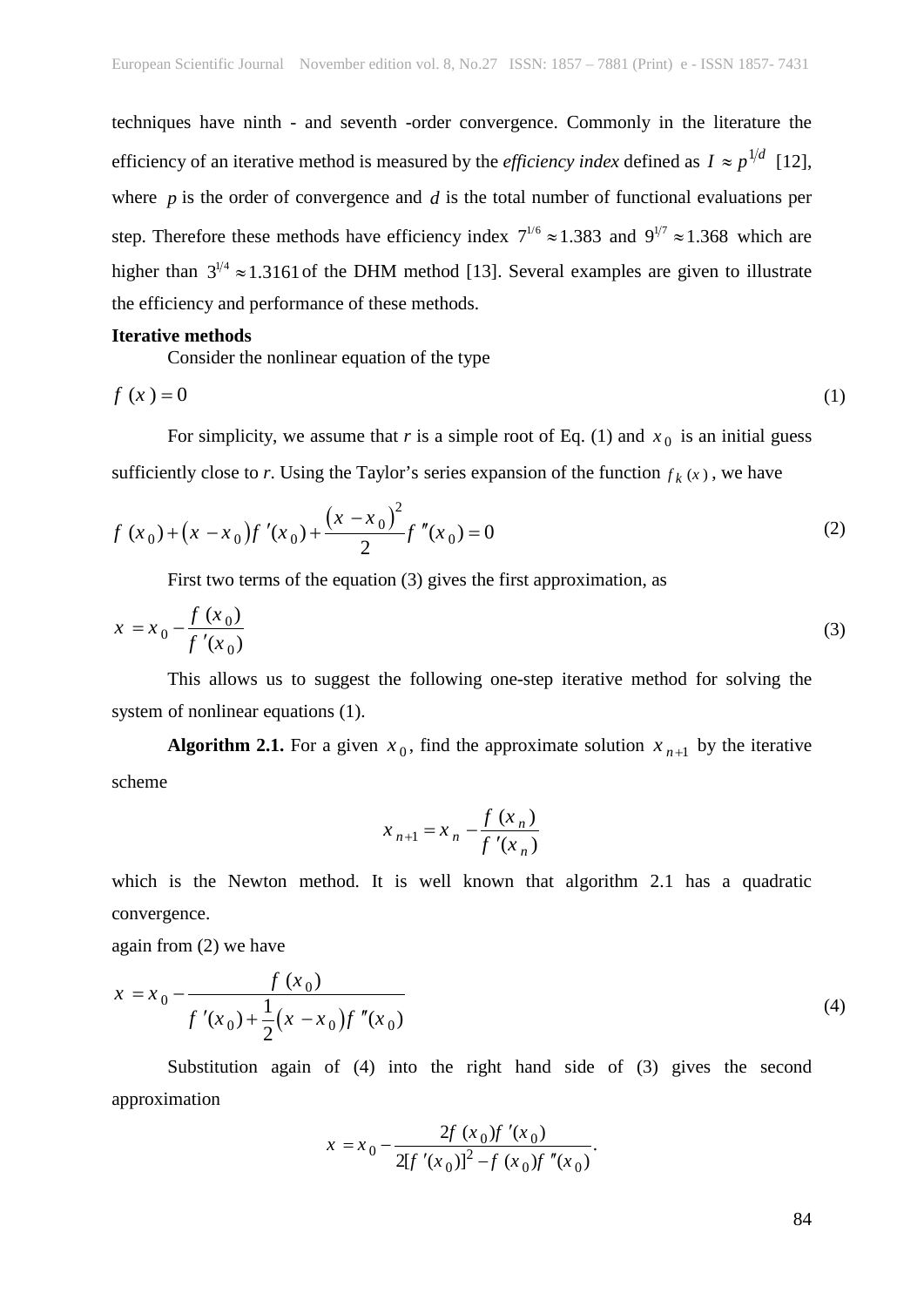This formula allows us to suggest the following iterative methods for solving the nonlinear Eq. (1).

**Algorithm 2.2.** For a given  $x_0$ , compute approximates solution  $x_{n+1}$  by the iterative scheme

$$
x_{n+1} = x_n - \frac{2f(x_n)f'(x_n)}{2[f'(x_n)]^2 - f(x_n)f''(x_n)}.
$$

This is known as Halley's method and has cubic convergence [6].

In the other hand we can write the differentiable function  $f(x)$  as follows

$$
f(x) = f(x_n) + \int_{x_n}^{x} f'(t)dt.
$$
 (5)

If we approximate the integration in (1) with average of midpoint and Simpson quadrature formulas then we have

$$
\int_{x_n}^x f'(t)dt = \left(\frac{x - x_n}{2}\right) f'\left(\frac{x + x_n}{2}\right) + \left(\frac{x - x_n}{12}\right) \left[ f'(x) + 4f'\left(\frac{x + x_n}{2}\right) + f'(x_n) \right].\tag{6}
$$

From (5) and (6), we have

$$
f(x) = f(x_n) + \left(\frac{x - x_n}{12}\right) \left[ f'(x) + 10f'\left(\frac{x + x_n}{2}\right) + f'(x_n) \right].
$$
 (7)

Since  $f(x) = 0$  then

$$
x = x_n - \frac{12f(x_n)}{f'(x) + 10f'\left(\frac{x + x_n}{2}\right) + f'(x_n)}.
$$
\n(8)

With this fixed point formulation and with selecting *Predictor-Corrector of Newton*  method we will have followed a two-step iterative method for solving the nonlinear equation (1) as follows

**Algorithm 2.3.** For a given  $x_0$ , compute approximates solution  $x_{n+1}$  by the iterative schemes

$$
y_{n} = x_{n} - \frac{f(x_{n})}{f'(x_{n})}
$$
  

$$
x_{n+1} = x_{n} - \frac{12f(x_{n})}{[f'(x_{n}) + 10f'(x_{n}) + f'(y_{n})]}, \qquad w_{n} = \frac{x_{n} + y_{n}}{2}
$$

this Algorithm has cubic convergence [14].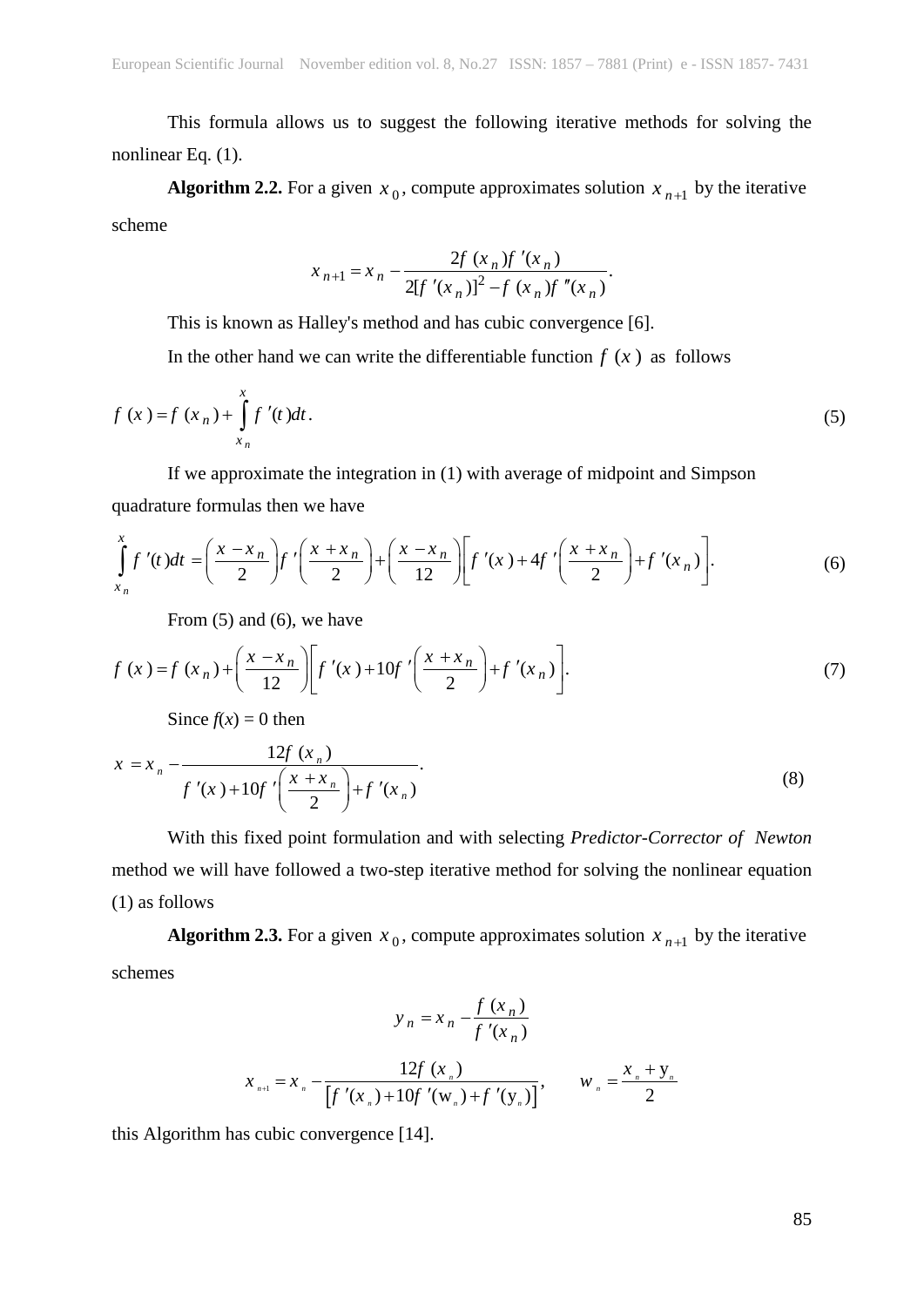Now using the technique of updating the solution, therefore, using Algorithm 2.3 as a predictor and Algorithm 2.2 as a corrector, we suggest and analyze a new three-step iterative methods for solving the nonlinear equation (1), which are the main motivation of this paper.

**Algorithm 2.4.** For a given  $x_0$ , compute approximates solution  $x_{n+1}$  by the iterative schemes

$$
y_n = x_n - \frac{f(x_n)}{f'(x_n)}
$$

$$
z_{n} = x_{n} - \frac{12f(x_{n})}{[f'(x_{n})+10f'(w_{n})+f'(y_{n})]}, \qquad w_{n} = \frac{x_{n}+y_{n}}{2}
$$

$$
x_{n+1} = z_{n} - \frac{2f(z_{n})f'(z_{n})}{2f'^{2}(z_{n})-f(z_{n})f''(z_{n})}.
$$

Algorithm 2.4 is called the predictor-corrector Halley's method (PCH) and has ninthorder convergence. Per iteration of the iterative method 2.4 requires two evaluations of the function, four evaluations of first derivative, and one evaluations of second derivative. We take into account the definition of efficiency index [12], if we suppose that all the evaluations have the same cost as function one, we have that the efficiency index of the method 2.4 is  $9^{1/7} \approx 1.368$  which is better  $3^{1/4} \approx 1.316$  of the DHM method [13].

In order to implement Algorithm 2.4, one has to find the second derivative of this function, which may create some problems. To overcome this drawback, several authors have developed involving only the first derivative. This idea plays a significant part in developing some iterative methods free from second derivatives. The second derivative with respect to *z* , which may create some problems. To overcome this drawback, several authors have developed involving only the first derivatives. This idea plays a significant part in developing our new iterative methods free from second derivatives with respect to  $z$ . To be more precise, we now approximate  $f''(z_n)$ , to reduce the number of evaluations per iteration by a combination of already known data in the past steps. Toward this end, an estimation of the function  $P_1(t)$  is taken into consideration as follows

$$
P_1(t) = a + b(t - y_n) + c(t - y_n)^2 + d(t - y_n)^3
$$

and also consider that this approximation polynomial satisfies the interpolation conditions  $f(y_n) = P_1(y_n)$ ,  $f(z_n) = P_1(z_n)$ ,  $f'(y_n) = P_1'(y_n)$  and  $f'(z_n) = P_1'(z_n)$ . By substituting the known values in  $P_1(t)$  we have a system of three linear equations with three unknowns. By solving this system and simplifying we have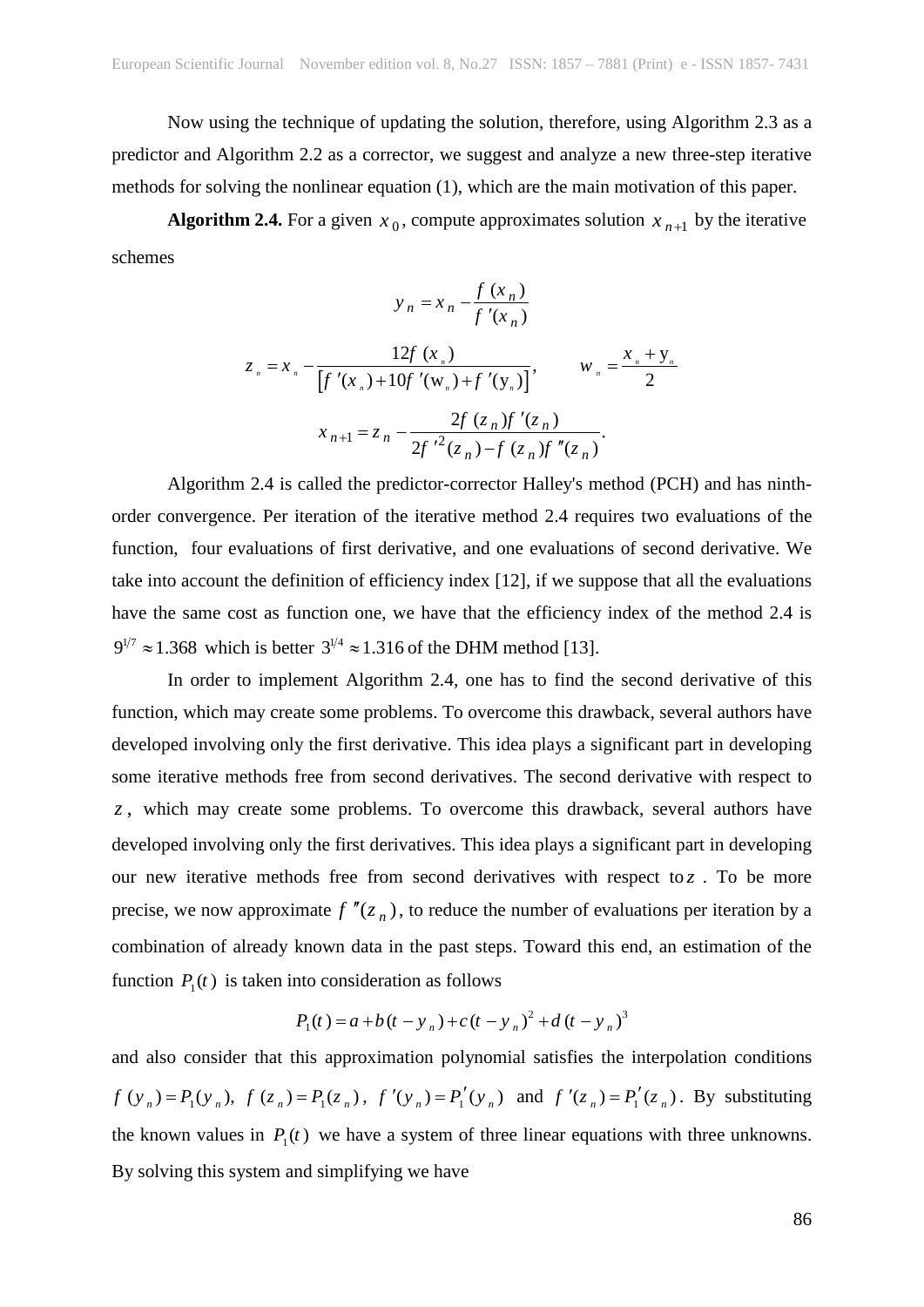$$
f''(z_n) = \frac{2}{z_n - y_n} \left( 2f'(z_n) + f'(y_n) - 3 \frac{f(z_n) - f(y_n)}{z_n - y_n} \right) = P_1(z_n).
$$
 (9)

then algorithm 2.4 can be written in the form of the following algorithm.

**Algorithm 2.5.** For a given  $x_0$ , compute approximates solution  $x_{n+1}$  by the iterative schemes

$$
y_{n} = x_{n} - \frac{f(x_{n})}{f'(x_{n})}
$$
  

$$
z_{n} = x_{n} - \frac{12f(x_{n})}{[f'(x_{n})+10f'(w_{n})+f'(y_{n})]}, \qquad w_{n} = \frac{x_{n} + y_{n}}{2}
$$
  

$$
x_{n+1} = z_{n} - \frac{2f(z_{n})f'(z_{n})}{2[f'(z_{n})]^{2} - f(z_{n})P_{1}(z_{n})}.
$$

Algorithm 2.5 is called the predictor-corrector Modified Halley's method (PCMH1) and has ninth-order convergence. Per iteration of the iterative method 2.5 requires three evaluations of the function and four evaluations of first derivative. if we suppose that all the evaluations have the same cost as function one, we have that the efficiency index of the method 2.5 is  $9^{1/7} \approx 1.368$  which is better  $3^{1/4} \approx 1.316$  of the DHM method [13] and is same  $9^{1/7} \approx 1.368$  of the method 2.4, but the main advantage of the method it's free from the second order derivative.

To be more precise, we now approximate  $f'(z_n)$ , to reduce the number of evaluations per iteration by a combination of already known data in the past steps. Toward this end, an estimation of the function  $P_2(t)$  is taken into consideration as follows

$$
P_2(t) = a + b(t - y_n) + c(t - y_n)^2
$$
  
\n
$$
P_2'(t) = b + 2c(t - y_n)
$$

By substituting in the known values

$$
P_2(z_n) = f(z_n) = a + b(z_n - x_n) + c(z_n - y_n)^2
$$
  
\n
$$
P'_2(z_n) = f'(z_n) = b + 2c(z_n - y_n)
$$
  
\n
$$
P_2(y_n) = f(y_n) = a, \qquad P'_2(y_n) = f'(y_n) = b
$$

we could easily obtain the unknown parameters. Thus we have

$$
f'(z_n) = 2\left(\frac{f(z_n) - f(y_n)}{z_n - y_n}\right) - f'(y_n) = P_2(z_n)
$$
\n(10)

then algorithm 2.5 can be written in the form of the following algorithm.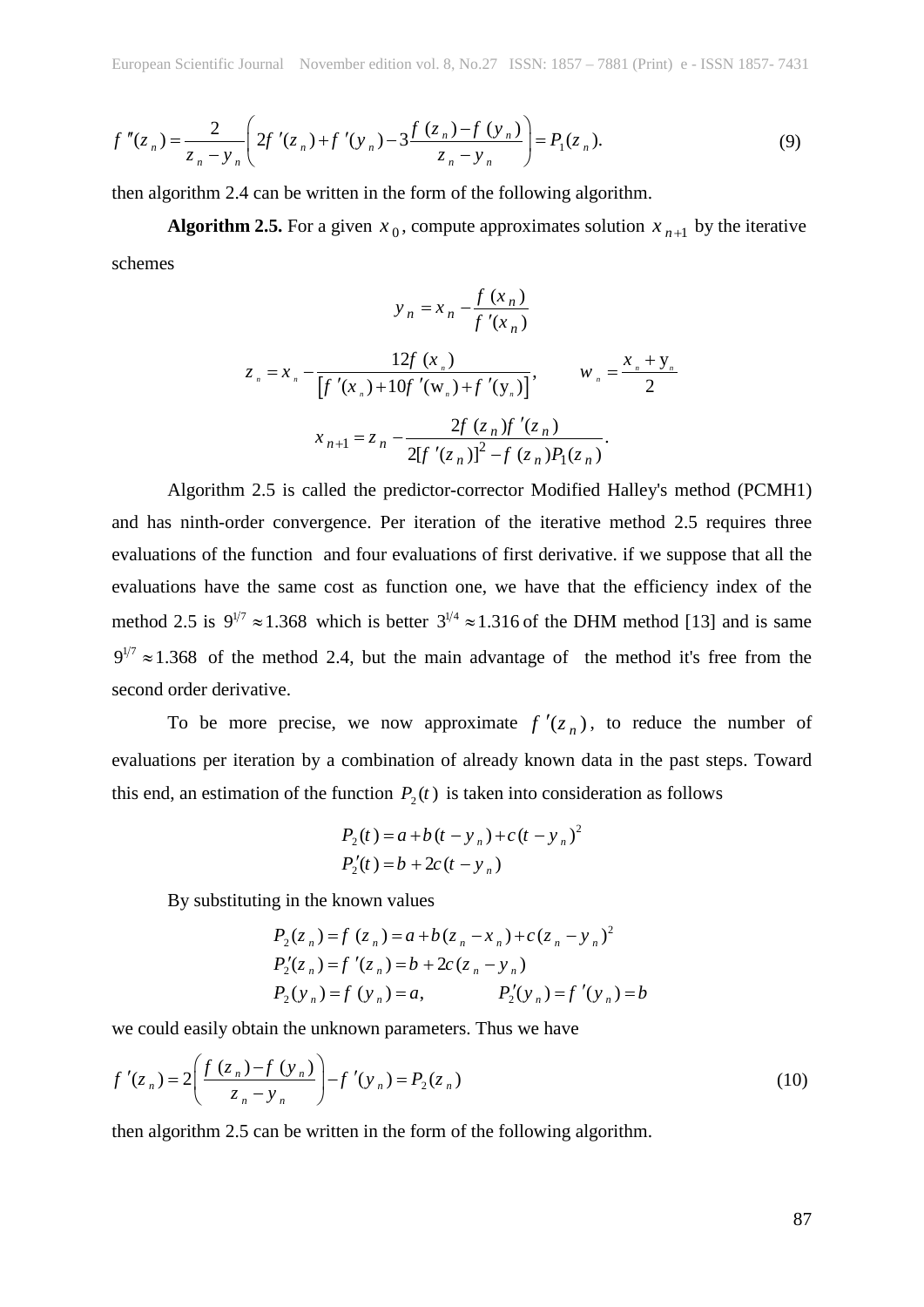**Algorithm 2.6.** For a given  $x_0$ , compute approximates solution  $x_{n+1}$  by the iterative schemes

$$
y_{n} = x_{n} - \frac{f(x_{n})}{f'(x_{n})}
$$
  

$$
z_{n} = x_{n} - \frac{12f(x_{n})}{[f'(x_{n}) + 10f'(w_{n}) + f'(y_{n})]}, \qquad w_{n} = \frac{x_{n} + y_{n}}{2}
$$
  

$$
x_{n+1} = z_{n} - \frac{2f(z_{n})P_{2}(z_{n})}{2[P_{2}(z_{n})]^{2} - f(z_{n})P_{1}(z_{n})}.
$$

Algorithm 2.6 is called the predictor-corrector Modified Halley's method (PCMH2) and has seventh-order convergence. Per iteration of the iterative method 2.6 requires three evaluations of the function and three evaluations of first derivative. if we suppose that all the evaluations have the same cost as function one, we have that the efficiency index of the method 2.6 is  $7^{1/6} \approx 1.383$  which is better than  $9^{1/7} \approx 1.368$  of the method 2.4 and method 2.5. **Convergence analysis** 

Let us now discuss the convergence analysis of the above mentioned methods Algorithm 2. 3 and Algorithm 2. 4

**Theorem 3.1** Let *r* be a sample zero of sufficient differentiable function  $f \nightharpoonup R \rightarrow R$ for an open interval *I*. If  $x_0$  is sufficiently close to *r*, then the two step method defined by our algorithm 2.3 has convergence is at least of order three.

*Proof.* Consider to

$$
y_{n} = x_{n} - \frac{f(x_{n})}{f'(x_{n})},
$$
\n(11)

$$
x_{n+1} = x_n - \frac{12f(x_n)}{[f'(x_n) + 10f'(w_n) + f'(y_n)]}, \qquad w_n = \frac{x_n + y_n}{2}
$$
 (12)

Let  $r$  be a simple zero of  $f$ . Since  $f$  is sufficiently differentiable, by expanding  $f(x)$  and  $f'(x)$  about *r*, we get

$$
f(x_n) = f(r) + (x_n - r)f'(r) + \frac{(x_n - r)^2}{2!}f^{(2)}(r) + \frac{(x_n - r)^3}{3!}f^{(3)}(r) + \frac{(x_n - r)^4}{4!}f^{(4)}(r) + \cdots,
$$

then

$$
f(x_n) = f'(r)[e_n + c_2e_n^2 + c_3e_n^3 + c_4e_n^4 + \cdots],
$$
\n(13)

and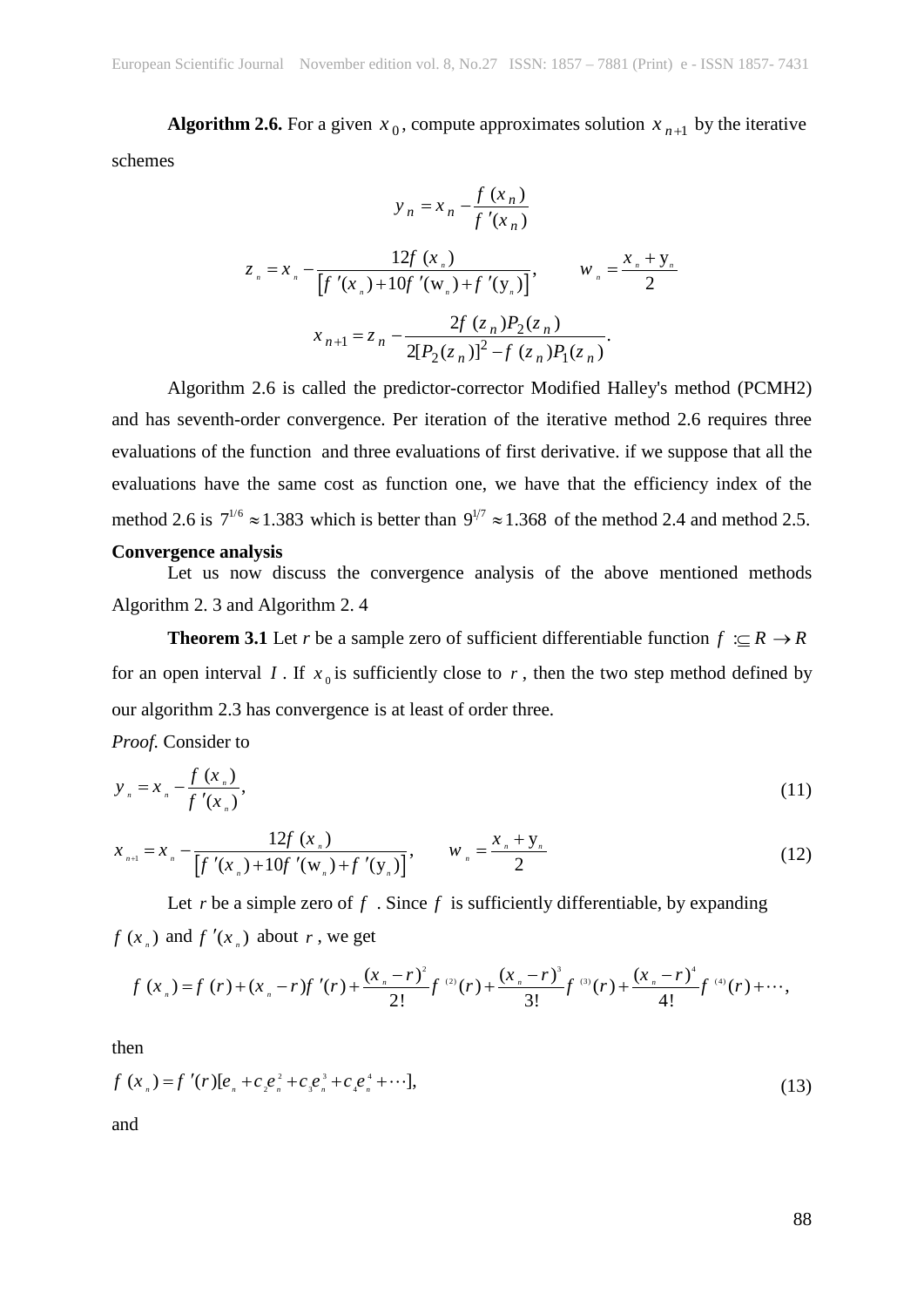$$
f'(x_n) = f'(r)[1 + 2c_2e_n + 3c_3e_n^2 + 4c_4e_n^3 + 5c_5e_n^4 + \cdots],
$$
\n(14)

where 
$$
c_k = \frac{1}{k} \frac{f^{(k)}(r)}{f'(r)}, k = 1, 2, 3, ...
$$
 and  $e_n = x_n - r$ .

Now from (13) and (14), we have

$$
\frac{f(x_n)}{f'(x_n)} = e_n - c_2 e_n^2 + 2(c_2^2 - c_3)e_n^3 + (7c_2c_3 - 4c_2^3 - 3c_4)e_n^4 + \cdots,
$$
\n(15)

From  $(11)$  and  $(15)$ , we get

$$
y_{n} = r + c_{2}e_{n}^{2} + 2(c_{3} - c_{2}^{2})e_{n}^{3} + (-7c_{2}c_{3} + 4c_{2}^{3} + 3c_{4})e_{n}^{4} + \cdots,
$$
\n(16)

From (16), we get,

$$
f(y_n) = f'(r)[(y_n - r) + c_2(y_n - r)^2 + c_3(y_n - r)^3 + c_4(y_n - r)^4 + \cdots]
$$

and

$$
f'(y_n) = f'(r)[1+2c_2^2e_n^2+4(c_2c_3-c_2^3)e_n^3+(-11c_2^2c_3+8c_2^4+6c_2c_4)e_n^4+\cdots].
$$

Expanding  $f'(w_n)$  about *r*, we get

$$
f'(w_n) = f'(r)[1 + c_2e_n + (c_2^2 + \frac{3}{4}c_3)e_n^2 + (\frac{7}{2}c_2c_3 - 2c_2^3 + \frac{1}{2}c_4)e_n^3
$$
  
+  $(\frac{9}{2}c_2c_4 - \frac{29}{4}c_2^2c_3 + \frac{5}{16}c_5 + 4c_2^4 + 3c_3^2)e_n^4 + \cdots],$ 

then

$$
f'(x_n) + 10f'(w_n) + f'(y_n) = 12f'(r)[1 + c_2e_n + (\frac{7}{8}c_3 + c_2^2)e_n^2 + (\frac{13}{4}c_2c_3 + \frac{3}{4}c_4 - 2c_2^3)e_n^3
$$
  
+  $(\frac{5}{2}c_3^2 - \frac{53}{8}c_2^2c_3 + \frac{17}{4}c_2c_4 + \frac{65}{96}c_5 + 4c_2^4)e_n^4 + \cdots]$ 

From (12),  $e_{n+1} = x_{n+1} - r$  and  $e_n = x_n - r$  then we will have

$$
e_{n+1} = (c_2^2 - \frac{1}{8}c_3)c_3e_n^3 + O(e_n^4)
$$
\n(17)

which shows that Algorithm 2.3 is at least a third order convergent method, the required result.

**Theorem 3.2** Let *r* be a sample zero of sufficient differentiable function  $f \nightharpoonup R \rightarrow R$ for an open interval *I*. If  $x_0$  is sufficiently close to *r*, then the two step method defined by our algorithm 2.4 has convergence is at least of order nine.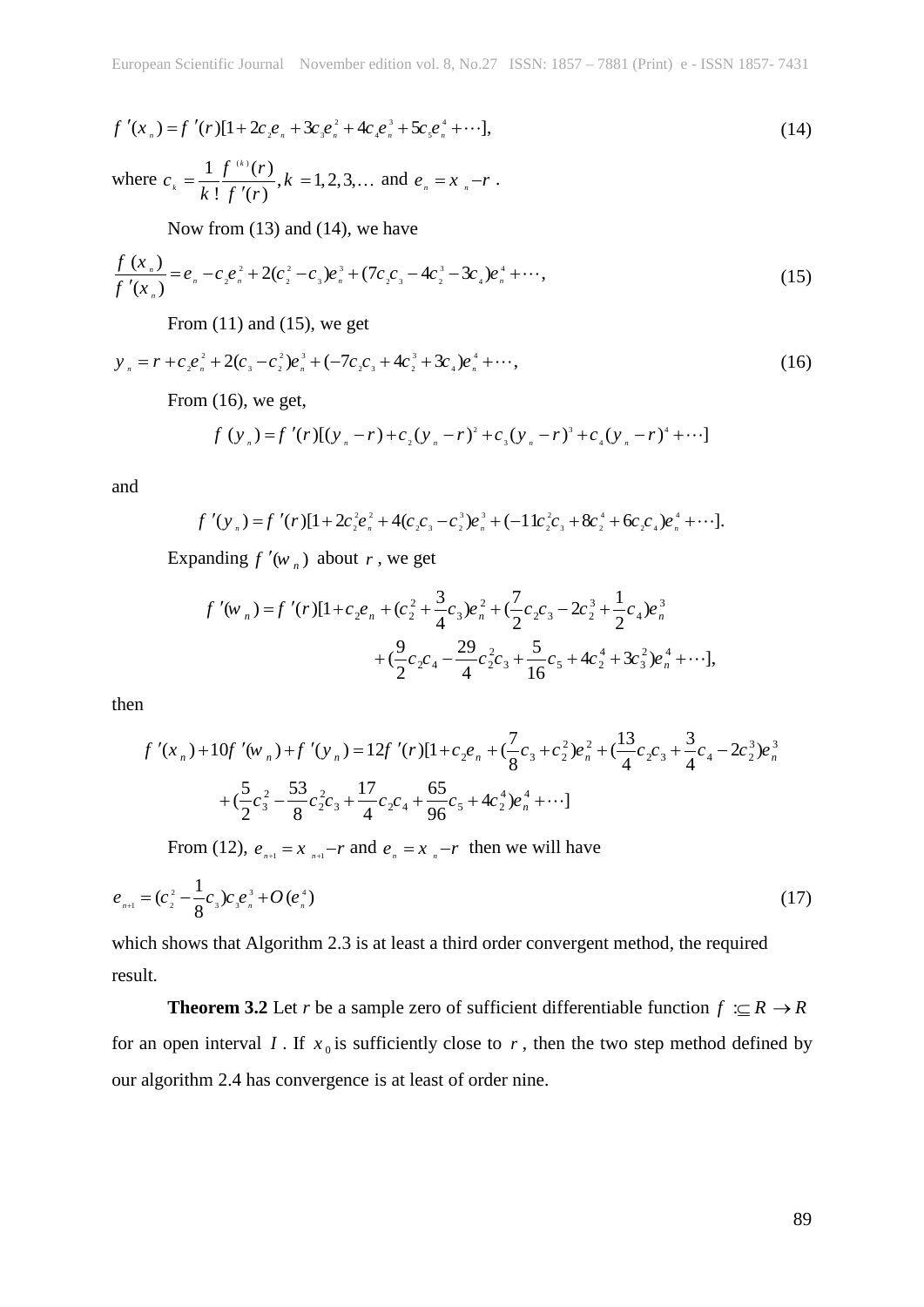### *Proof.* Consider to

$$
x_{n+1} = z_n - \frac{2f(z_n)f'(z_n)}{2[f'(z_n)]^2 - f(z_n)P_1(z_n)}.
$$
\n(18)

Again by using Taylor's expansion we can get

$$
f(z_n) = f'(r)[Z + c_2 Z^2 + c_3 Z^3 + \cdots],
$$
\n(19)

$$
f'(z_n) = f'(r)[1 + 2c_2 Z + 3c_3 Z^2 + 4c_4 Z^3 + \cdots],
$$
\n(20)

and

$$
f''(z_n) = f'(r)[2c_2 + 6c_3 Z + 12c_4 Z^2 + \cdots]
$$
 (21)

The equation (16) can be written as the form

$$
x_{n+1} = z_n - f(z_n) \left( \frac{f'(z_n)}{2[f'(z_n)]^2 - f(z_n)f''(z_n)} \right)
$$
 (22)

$$
2f'^{2}(z_{n}) - f(z_{n})f''(z_{n}) = f'^{2}(r)[2 + 6c_{2} Z + (6c_{3} + 6c_{2}^{2}) Z^{2} + (4c_{4} + 16c_{2}c_{3}) Z^{3} + \cdots] \tag{23}
$$

Using  $(19)$ , and  $(23)$  in  $(22)$ , we have

$$
x_{n+1} = r + (c_2^2 - c_3) Z^3 + (c_2 c_3 - c_4) Z^4 + \cdots
$$
 (24)

from (17)  $Z = y_n - r = (c_2^2 - \frac{1}{8}c_3)e_n^3 + O(e_n^4)$ 

$$
x_{n+1} = r + \frac{1}{512} (8c_2^2 - c_3)^3 (c_2^2 - c_3) e_n^9 + O(e_n^{10})
$$

or

$$
e_{n+1} = \frac{1}{512} (8c_2^2 - c_3)^3 (c_2^2 - c_3)^2 e_n^9 + O(e_n^{10})
$$

which shows that Algorithm 2.3 has ninth- order of convergence.

In Similar way, we observe that the PCMH1 and PCMH2 have the error equations are given as follows respectively

$$
e_{n+1} = \frac{1}{512} (8c_2^2 - c_3)^3 (c_2^2 - c_3) e_n^9 + O(e_n^{10}),
$$
  

$$
e_{n+1} = \frac{1}{8} (c_3 - 8c_2^2) c_2^2 c_3 e_n^7 + O(e_n^8).
$$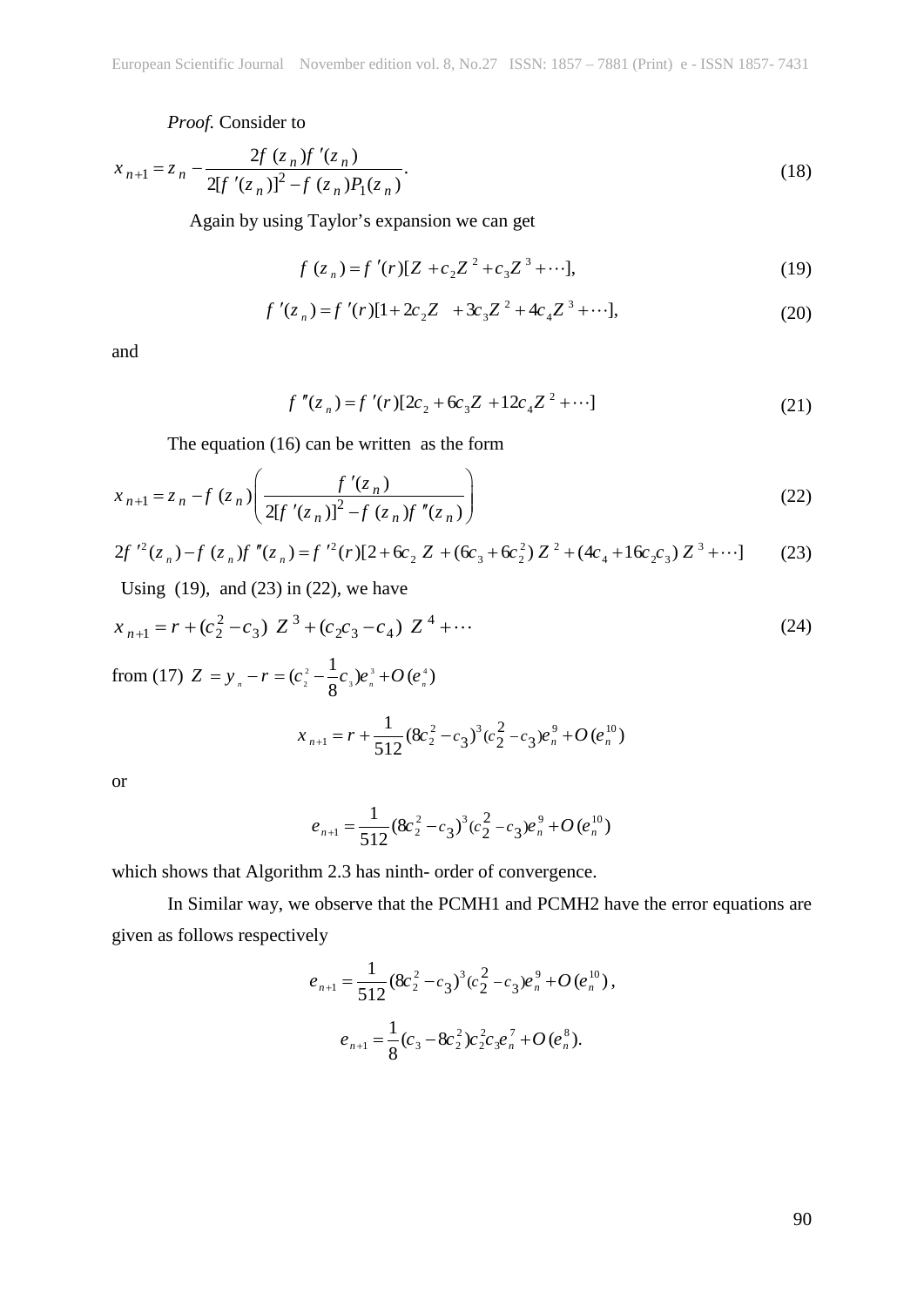#### **Numerical examples**

For comparisons, we have used the fourth-order Jarratt method [15] (JM) and Ostrowski's method (OM) [12] defined respectively by

$$
y_n = x_n - \frac{2 f(x_n)}{3 f'(x_n)}
$$
  

$$
x_{n+1} = x_n - \left(1 - \frac{3}{2} \frac{f'(y_n) - f'(x_n)}{3 f'(y_n) - f'(x_n)}\right) \frac{f(x_n)}{f'(x_n)}
$$

and

$$
y_{n} = x_{n} - \frac{f(x_{n})}{f'(x_{n})}
$$
  

$$
x_{n+1} = y_{n} - \frac{f(x_{n})}{f(x_{n}) - 2f(y_{n})} \frac{f(y_{n})}{f'(x_{n})}.
$$

We consider here some numerical examples to demonstrate the performance of the new modified iterative methods, namely (PCH), (PCMH1) and (PCMH2). We compare the classical Newton's method (NM), Jarratt method (JM), the Ostrowski's method (OM) (PCH), (PCMH1) and (PCMH2), in this paper. In the Tables 1, 2 the number of iteration is  $n = 3$  for all our examples. But in Table 3 our examples are tested with precision  $\varepsilon = 10^{-200}$ . The following stopping criteria is used for computer programs:  $|x_{n+1} - x_n| + |f(x_{n+1})| < \varepsilon$ . And the computational order of convergence (*COC*) can be approximated using the formula,

$$
COC \approx \frac{\ln|(x_{n+1} - x_n)/(x_n - x_{n-1})|}{\ln|(x_n - x_{n-1})/(x_{n-1} - x_{n-2})|}
$$

Table 1, we listed the number of iterations for various methods. Tables 1, 2, shows the difference of the root  $r$  and the approximation  $x_n$  to  $r$ , where  $r$  is the exact root computed with 2000 significant digits, but only 25 digits are displayed for  $x_n$ . The absolute values of the function  $f(x_n)$  and the computational order of convergence (*COC*) are also shown in Tables 1, 2. All the computations are performed using Maple 15. The following examples are used for numerical testing:

$$
f_1(x) = x^3 + 4x^2 - 10, \t x_0 = 1.
$$
  
\n
$$
f_2(x) = \sin^2 x - x^2 + 1, \t x_0 = 1.3.
$$
  
\n
$$
f_3(x) = x^2 - e^x - 3x + 2, \t x_0 = 2.
$$
  
\n
$$
f_4(x) = \cos x - x, \t x_0 = 1.7.
$$
  
\n
$$
f_5(x) = (x - 1)^3 - 1, \t x_0 = 2.5.
$$
  
\n
$$
f_6(x) = x^3 - 10, \t x_0 = 2.
$$
  
\n
$$
f_7(x) = e^{x^2 + 7x - 30} - 1, \t x_0 = 3.1.
$$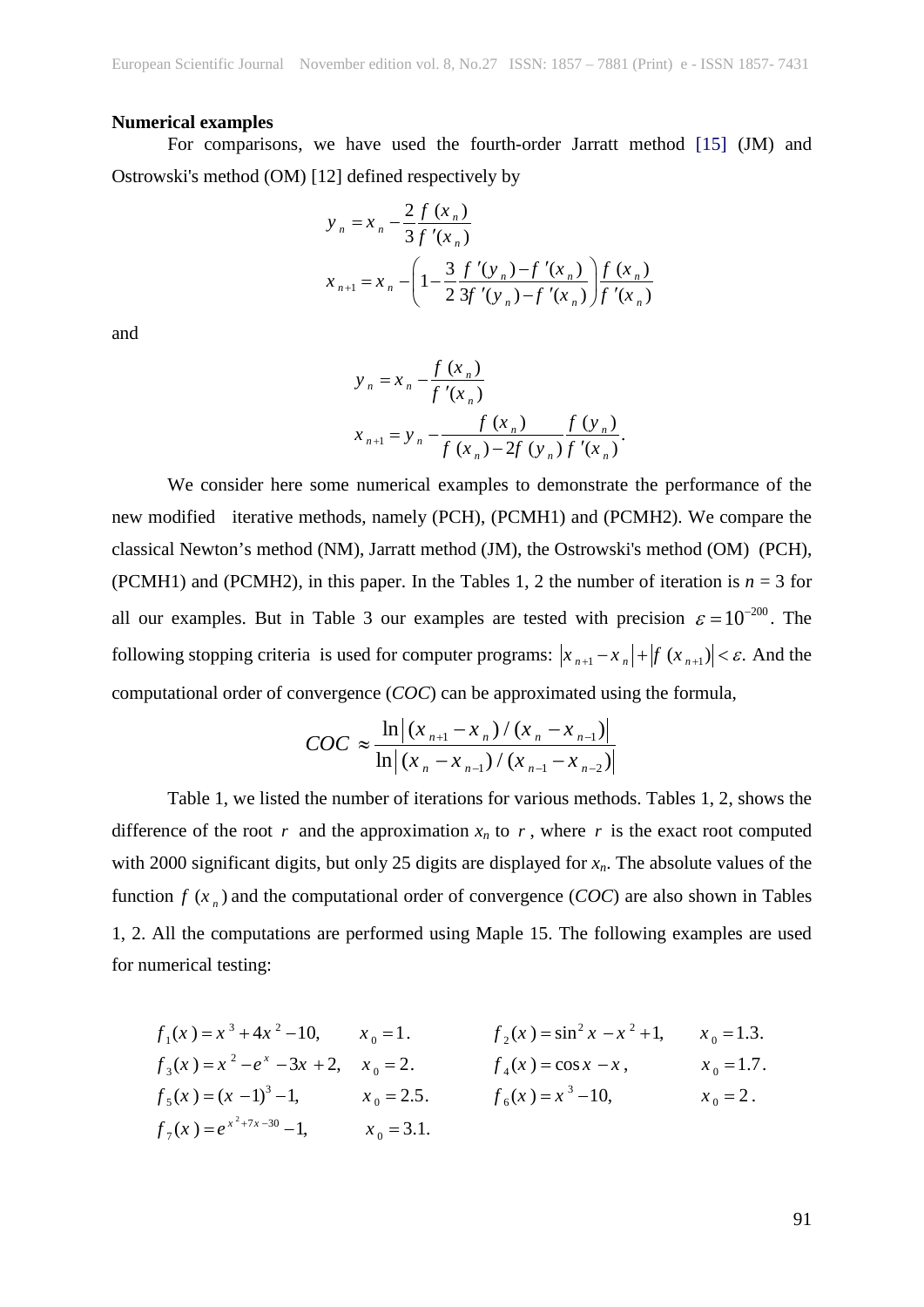| Method            | $x_0$          | $\chi_3$                    | COC  | $\left  x_{3}-x_{2}\right $ | $ f(x_3) $ |
|-------------------|----------------|-----------------------------|------|-----------------------------|------------|
| $f_I$             | 1              |                             |      |                             |            |
| <b>NM</b>         |                | 1.3652366002021159462369662 | 1.88 | 3.66E-03                    | 1.09E-04   |
| JM                |                | 1.3652300134140968457610286 | 4.10 | 4.50E-12                    | 5.95E-46   |
| <b>OM</b>         |                | 1.3652300134140968457610286 | 4.10 | 4.50E-12                    | 5.95E-46   |
| <b>PCH</b>        |                | 1.3652300134140968457608068 | 9.09 | $0.10E-56$                  | 0.43E-514  |
| PCNH1             |                | 1.3652300134140968457608068 | 9.10 | $0.10E-56$                  | 0.43E-514  |
| PCNH <sub>2</sub> |                | 1.365230013414096847608068  | 7.08 | 0.27E-38                    | 0.63E-271  |
| f <sub>2</sub>    | 1.3            |                             |      |                             |            |
| <b>NM</b>         |                | 1.4044916527111965739297374 | 1.98 | 7.57E-05                    | 1.12E-08   |
| JM                |                | 1.4044916482153412260350868 | 4.03 | 5.09E-18                    | 6.61E-70   |
| <b>OM</b>         |                | 1.4044916482153412260350868 | 4.03 | 5.96E-18                    | 1.29E-69   |
| <b>PCH</b>        |                | 1.4044916482153412260350868 | 9.03 | 0.36E-86                    | 0.31E-778  |
| PCNH1             |                | 1.4044916482153412260350868 | 9.03 | $0.49E-86$                  | 0.43E-777  |
| PCNH <sub>2</sub> |                | 1.4044916482153412260350868 | 7.02 | 0.19E-58                    | 0.76E-412  |
| $f_3$             | $\overline{2}$ |                             |      |                             |            |
| <b>NM</b>         |                | 0.2575292578013089584442857 | 7.68 | 3.31E-03                    | 3.88E-06   |
| JM                |                | 0.2575302854398607604553673 | 4.35 | 6.21E-06                    | 3.44E-23   |
| <b>OM</b>         |                | 0.2575302854398607604553673 | 4.55 | 8.79E-06                    | 1.02E-22   |
| <b>PCH</b>        |                | 0.2575302854398607604553673 | 9.57 | 0.59E-52                    | 0.64E-479  |
| PCNH1             |                | 0.2575302854398607604553673 | 9.43 | $0.42E - 56$                | 0.31E-516  |
| PCNH <sub>2</sub> |                | 0.2575302854398607604553673 | 7.57 | $0.93E-25$                  | 0.18E-180  |
| $f_4$             | 1.7            |                             |      |                             |            |
| <b>NM</b>         |                | 0.7390851658032147634513238 | 1.53 | 3.84E-04                    | 5.45E-08   |
| JM                |                | 0.7390851332151606416553121 | 3.66 | 1.47E-12                    | 1.85E-49   |
| <b>OM</b>         |                | 0.7390851332151606416553121 | 3.67 | 3.34E-12                    | 5.32E-48   |
| <b>PCH</b>        |                | 0.7390851332151606416553121 | 8.73 | $0.14E-63$                  | 0.59E-579  |
| PCNH1             |                | 0.7390851332151606416553121 | 8.73 | $0.12E-63$                  | 0.26E-579  |
| PCNH <sub>2</sub> |                | 0.7390851332151606416553121 | 6.67 | 0.97E-44                    | 0.26E-311  |

Table 1. Comparison of different methods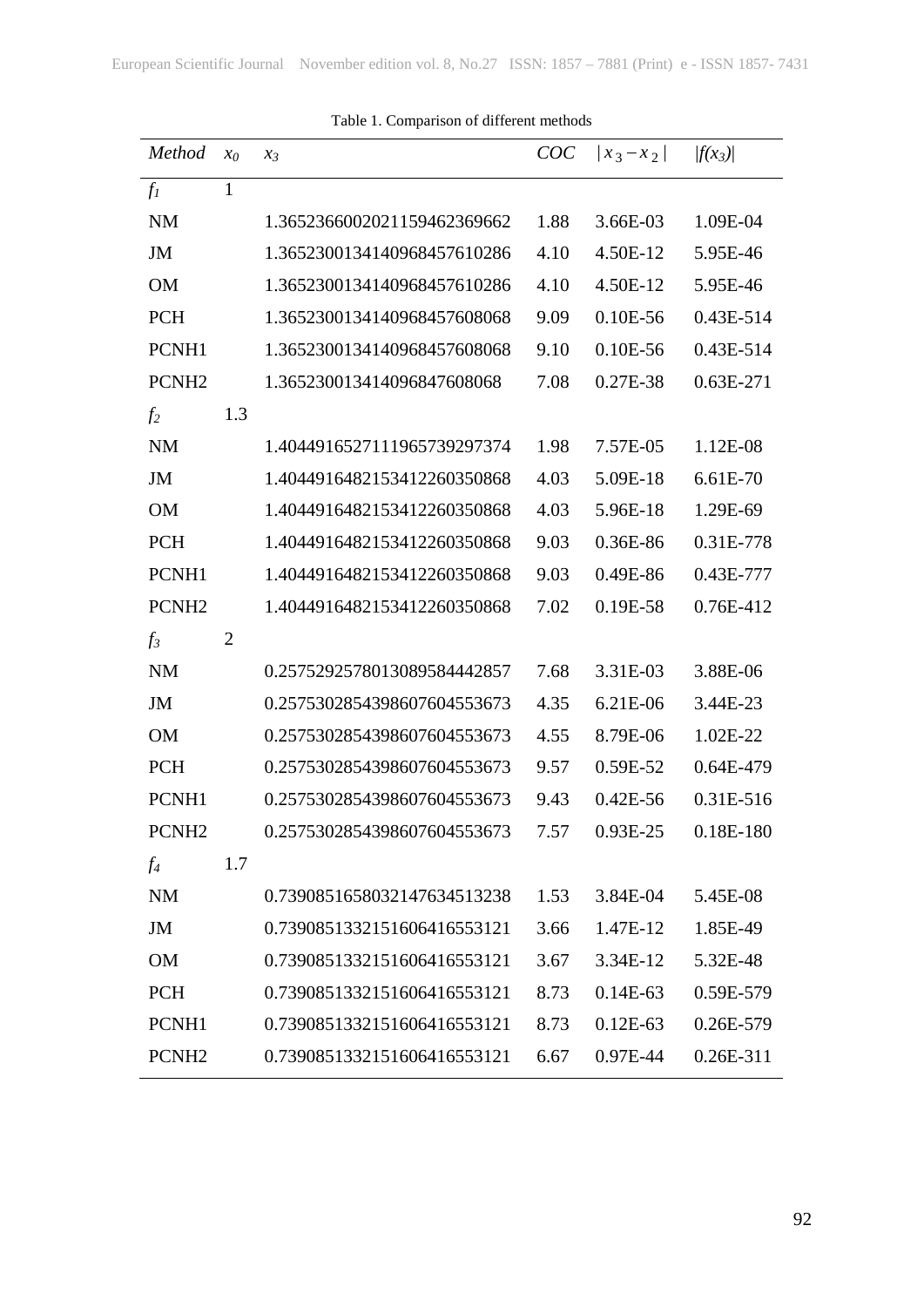| <i>Method</i>     | $x_0$          | $\chi_3$                    | COC  | $\left  x_3 - x_2 \right $ | $ f(x_3) $  |
|-------------------|----------------|-----------------------------|------|----------------------------|-------------|
| $f_5$             | 2.5            |                             |      |                            |             |
| <b>NM</b>         |                | 2.0003266792741527249601052 | 1.98 | 1.80E-02                   | 9.80E-04    |
| <b>JM</b>         |                | $\overline{2}$              | 3.73 | 2.55E-08                   | 8.43E-31    |
| <b>OM</b>         |                | $\overline{2}$              | 3.73 | 2.55E-08                   | 8.43E-31    |
| <b>PCH</b>        |                | $\overline{2}$              | 8.69 | 0.51E-37                   | 0.41E-335   |
| PCNH1             |                | $\overline{2}$              | 8.69 | 0.51E-37                   | 0.41E-335   |
| PCNH <sub>2</sub> |                | $\overline{2}$              | 6.69 | $0.12E-25$                 | 0.28E-181   |
| $f_6$             | $\overline{2}$ |                             |      |                            |             |
| <b>NM</b>         |                | 2.1544346922369133091005011 | 1.97 | 6.89E-05                   | 3.07E-08    |
| JM                |                | 2.1544346900318837217592936 | 4.02 | 2.71E-19                   | 4.98E-75    |
| <b>OM</b>         |                | 2.1544346900318837217592936 | 4.02 | 2.71E-19                   | 4.98E-75    |
| <b>PCH</b>        |                | 2.1544346900318837217592936 | 9.02 | 0.92E-93                   | 0.80E-839   |
| PCNH1             |                | 2.1544346900318837217592936 | 9.02 | 0.92E-93                   | 0.80E-839   |
| PCNH <sub>2</sub> |                | 2.1544346900318837217592936 | 7.02 | 0.19E-58                   | 0.35E-412   |
| $f_7$             | 3.1            |                             |      |                            |             |
| <b>NM</b>         |                | 3.0007511637578020952127918 | 2.24 | 1.02E-02                   | 9.81E-03    |
| JM                |                | 3                           | 3.91 | 1.46E-07                   | 6.17E-25    |
| <b>OM</b>         |                | 3                           | 3.92 | 9.81E-08                   | 1.12E-25    |
| <b>PCH</b>        |                | 3                           | 8.71 | 0.87E-29                   | 0.33E-254   |
| PCNH1             |                | 3                           | 8.74 | 0.50E-28                   | 0.21E-247   |
| PCNH <sub>2</sub> |                | 3                           | 6.65 | $0.14E-15$                 | $0.82E-105$ |

|  | Table 2. Comparison of different methods |  |  |
|--|------------------------------------------|--|--|
|--|------------------------------------------|--|--|

Table 3. Comparison of Number of iterations for various methods.

| Method            | $f_I$ | f <sub>2</sub> | $f_3$ | f4  | f5  | J6             | J7  |  |
|-------------------|-------|----------------|-------|-----|-----|----------------|-----|--|
| Guess             |       | 1.3            | 2     | 1.7 | 2.5 | 2              | 3.1 |  |
| <b>NM</b>         | 12    | 11             | 12    | 11  | 13  | 11             | 13  |  |
| JM                | 7     | 6              | 7     | 7   | 7   | 6              | 7   |  |
| <b>OM</b>         |       | 6              |       | 6   |     | 6              |     |  |
| <b>PCH</b>        | 5     | 5              | 5     | 5   | 5   | 5              | 5   |  |
| PCMH1             | 4     | $\overline{4}$ | 4     | 4   | 4   | $\overline{4}$ | 4   |  |
| PCMH <sub>2</sub> | 4     | 4              | 4     | 4   | 4   | 4              | 5   |  |
|                   |       |                |       |     |     |                |     |  |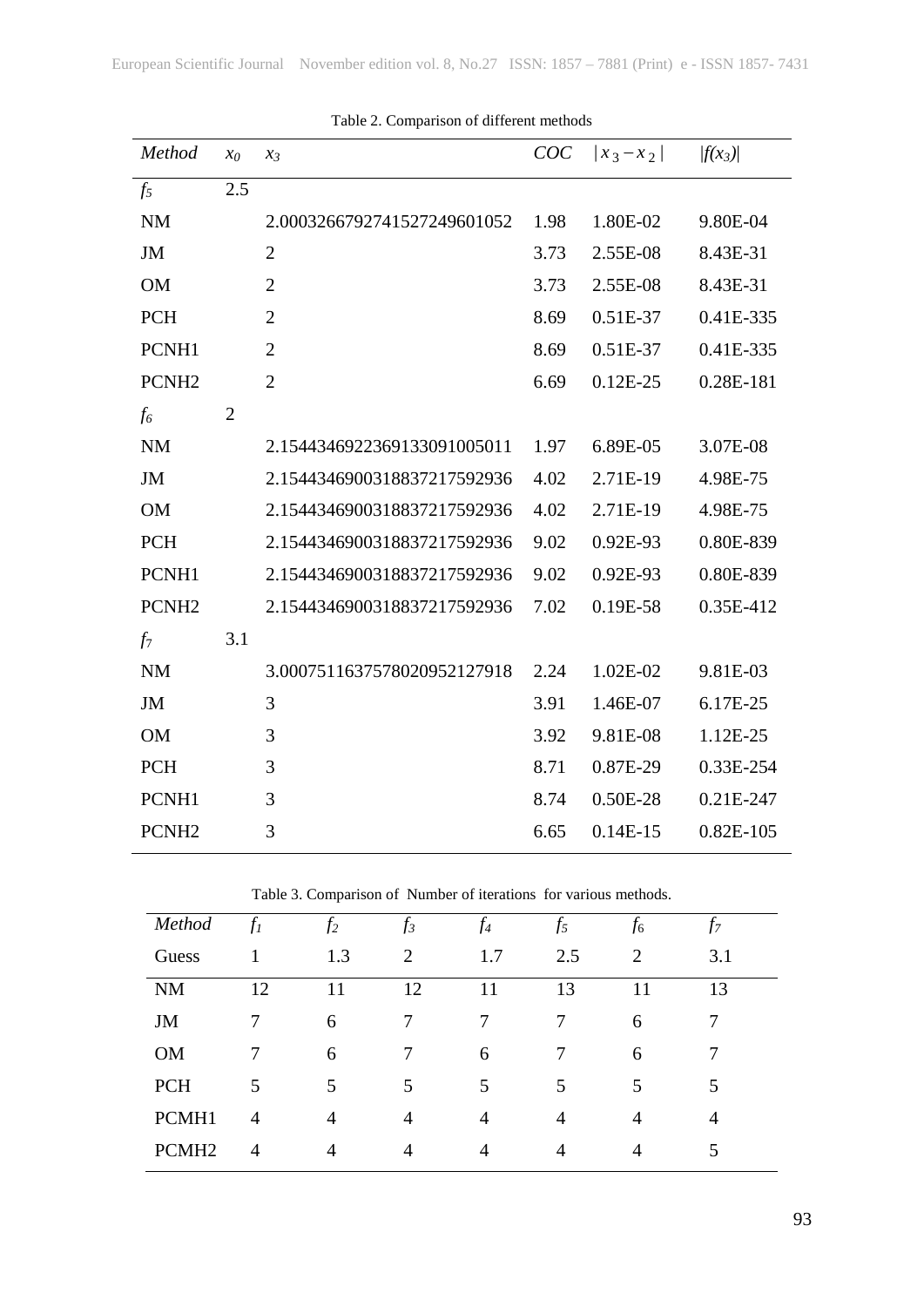Results are summarized in Table 1, 2 and Table 3 as it shows, new algorithms are comparable with all of the methods and in most cases gives better or equal results.

#### **Conclusions**

In this paper, we have suggested and analyzed some new higher-order iterative methods and used for solving of nonlinear equations. These methods based on a Halley iterative method and the weight combination of mid-point with Simpson quadrature formulas and using predictor–corrector technique. The error equations are given theoretically to show that the proposed techniques have ninth- and seventh-order convergence. The new methods attain efficiency indices of 1.383 and 1.368, which makes them competitive. In addition, the proposed methods have been tested on a series of examples published in the literature and show good results when compared it with the previous literature.

### **References :**

M. Aslam Noor, K. I. Noor, A new modified Halley method without second derivatives for nonlinear equation, Applied Mathematics and Computation 189 (2007) 1268–1273.

A. Cordero, J. R. Torregrosa, A class of Steffensen type methods with optimal order of convergence, App. Math. & Comput., 217(2011) 7653-7659.

M. Sharifi, D.K.R. Babajee, F. Soleymani. Finding the solution of nonlinear equations by aclass of optimal methods. Computers & Mathematics with Applications V. 63, Issue 4, February (2012), 764–774.

M.S. M. Bahgat, New Two-Step Iterative Methods for Solving Nonlinear Equations**,** J. Math.Research; Vol. 4, No. 3(2012) 128-131.

M.S. M. Bahgat, M.A. Hafiz, Solving Nonsmooth Equations Using Derivative-Free Methods, Bulletin of Society for Mathematical Services and Standards Vol. 1 No. 3 (2012), pp. 47-56.

E.Halley, Anew exact and easy method for finding the roots of equations generally and without any previous reduction, Phil. Roy. Soc. London 8(1964) 136-147.

M. Aslam Noor, New family of iterative methods for nonlinear equations, Appl. Math. Comput., 190 (2007) 553-558.

M. Aslam Noor, Some iterative methods for solving nonlinear equations using homotopy perturbation method , Int. J. Comput. Math., 87(2010) 141-149.

M. Javidi, Fourth-order and fifth-order iterative methods for nonlinear algebraic equations, Math. Comput. Model., 50(2009) 66-71.